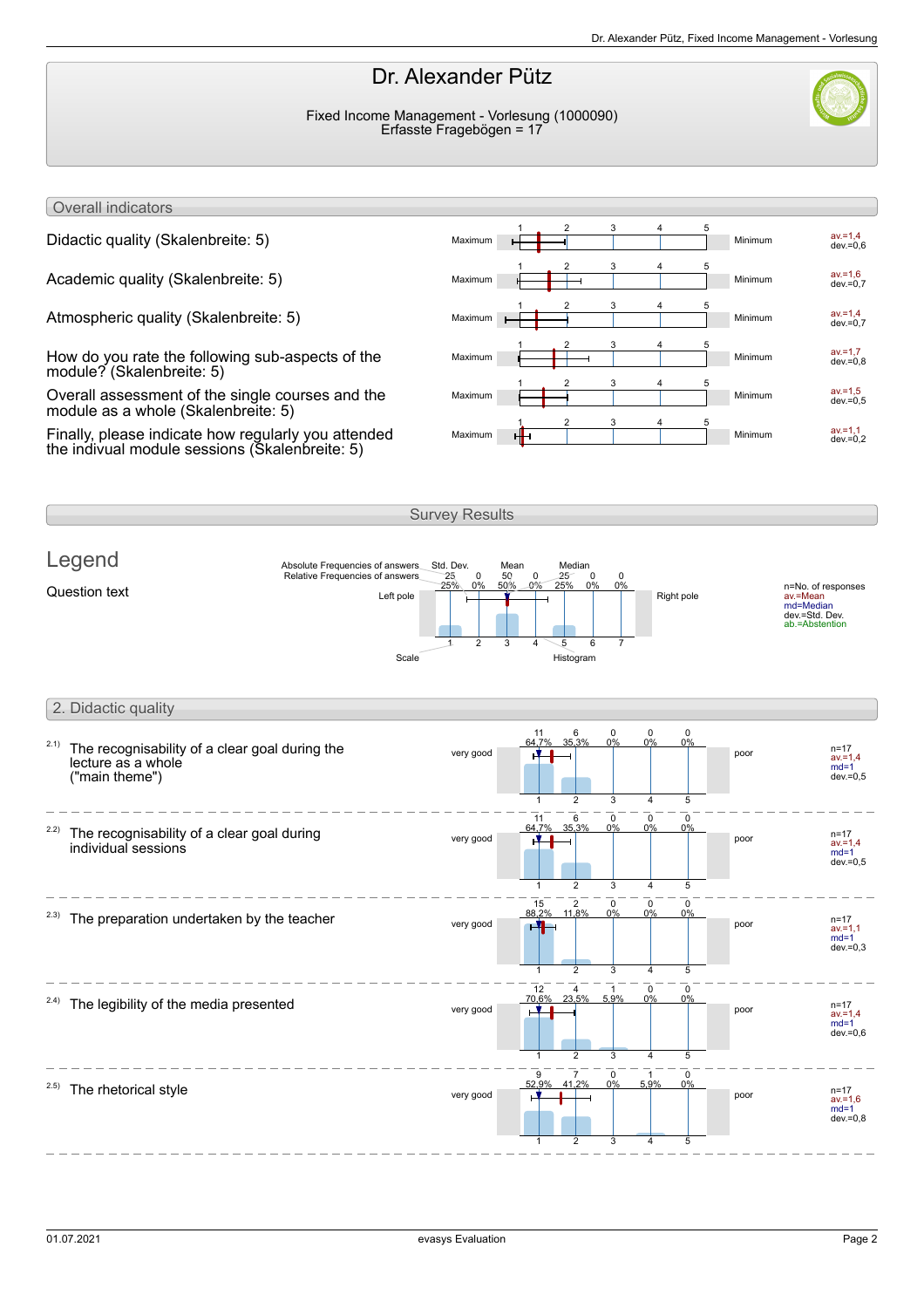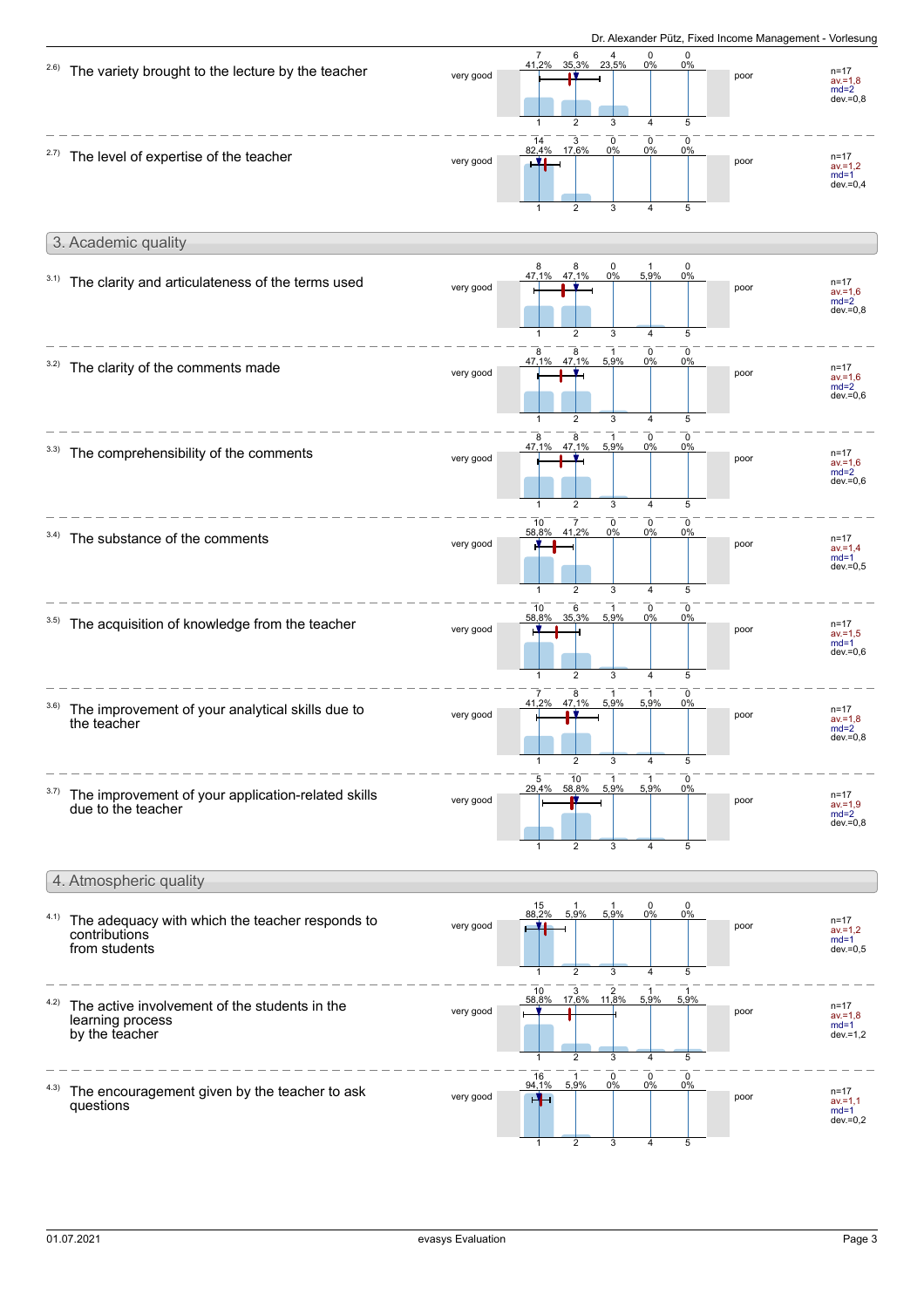|       | 5. How do you rate the following sub-aspects of the module?                                                                                   |           |                                                                                                                                                    |      |                                                               |  |  |
|-------|-----------------------------------------------------------------------------------------------------------------------------------------------|-----------|----------------------------------------------------------------------------------------------------------------------------------------------------|------|---------------------------------------------------------------|--|--|
| 5.1)  | The appropriateness of the performance<br>requirements in the<br>module as a whole                                                            | very good | 0<br>6<br>$\frac{2}{13,3\%}$<br>0<br>7<br>40%<br>0%<br>0%<br>46,7%<br>5<br>$\overline{2}$<br>3<br>$\overline{\mathbf{A}}$                          | poor | $n = 15$<br>$av = 1.7$<br>$md=2$<br>$dev = 0.7$<br>$ab = 2$   |  |  |
|       | The appropriateness of the work to be completed<br>in the module<br>as a whole                                                                | very good | 5<br>0<br>0<br>5<br>31,3% 31,3%<br>0%<br>37,5%<br>0%<br>3<br>5<br>2<br>$\overline{\mathbf{A}}$                                                     | poor | $n = 16$<br>$av = 1.9$<br>$md=2$<br>$dev = 0,9$<br>$ab = 1$   |  |  |
| 5.3)  | The correlation of the pre-knowledge actually<br>required in the module<br>with the information contained in the description of<br>the module | very good | $\overline{7}$<br>0<br>0<br>1<br>46,7%<br>46,7%<br>0%<br>6,7%<br>0%<br>$\overline{2}$<br>3<br>5<br>4                                               | poor | $n = 15$<br>$av = 1,6$<br>$md=2$<br>$dev = 0,6$<br>$ab = 1$   |  |  |
| 5.4)  | The absence of overlap with other modules/<br>courses in the<br>terms of content                                                              | very good | 6<br>$\begin{array}{r} 8 & 2 \\ 47,1\% & 11,8\% \end{array}$<br>0<br>5,9%<br>35,3%<br>$0\%$<br>5<br>$\overline{2}$<br>3<br>$\overline{\mathbf{A}}$ | poor | $n = 17$<br>$av = 1.9$<br>$md=2$<br>$dev = 0.9$               |  |  |
| 5.5)  | The literature and materials provided for the<br>module                                                                                       | very good | $\mathbf{0}$<br>6<br>3<br>0<br>37.5% 18.8%<br>43.8%<br>0%<br>$0\%$<br>$\overline{2}$<br>3<br>$\overline{4}$<br>5                                   | poor | $n = 16$<br>$av = 1.8$<br>$md=2$<br>$dev = 0.8$<br>$ab = 1$   |  |  |
| 5.6)  | The relevance of the literature for the module                                                                                                | very good | $\mathbf 0$<br>0<br>6<br>5<br>41,7%<br>8,3%<br>50%<br>0%<br>0%<br>2<br>3<br>4<br>5<br>$\mathbf 1$                                                  | poor | $n = 12$<br>$av = 1.6$<br>$md=1,5$<br>$dev = 0,7$<br>$ab = 4$ |  |  |
| 5.7)  | The extent to which you receive occasional<br>feedback on your<br>current learning progress                                                   | very good | 6<br>2<br>5<br>33,3% 13,3%<br>6,7%<br>6,7%<br>40%<br>$\overline{2}$<br>5<br>3<br>$\overline{\mathbf{A}}$                                           | poor | $n = 15$<br>$av = 2,1$<br>$md=2$<br>$dev = 1,2$<br>$ab = 2$   |  |  |
|       | The preparation for the exam through the module<br>as a whole                                                                                 | very good | 3<br>3<br>0<br>0<br>23,1% 23,1%<br>53,8%<br>0%<br>$0\%$                                                                                            | poor | $n = 13$<br>$av = 1.7$<br>$md=1$<br>$dev = 0,9$<br>$ab = 4$   |  |  |
|       | The support provided in the module as a whole                                                                                                 | very good | 6<br>3<br>$\mathbf 0$<br>8<br>0<br>47,1% 17,6%<br>0%<br>35,3%<br>0%<br>5<br>2<br>3<br>4                                                            | poor | $n = 17$<br>$av = 1,8$<br>$md=2$<br>$dev = 0,7$               |  |  |
| 5.10) | The extent to which the module promotes learning<br>through<br>understanding (as opposed to learning by rote)                                 | very good | $\mathbf 0$<br>6<br>9<br>$\mathbf{1}$<br>0<br>37,5%<br>56,3%<br>6,3%<br>0%<br>0%<br>$\overline{2}$<br>5<br>3<br>4<br>1                             | poor | $n = 16$<br>$av = 1.7$<br>$md=2$<br>$dev = 0,6$<br>$ab = 1$   |  |  |
|       | The degree to which individual module sessions<br>are compatible<br>with each other                                                           | very good | $\mathbf 0$<br>8<br>$\overline{7}$<br>0<br>-1<br>43,8%<br>6,3%<br>0%<br>50%<br>0%<br>5<br>$\mathbf{1}$<br>$\overline{2}$<br>3<br>$\overline{4}$    | poor | $n = 16$<br>$av = 1,6$<br>$md=1.5$<br>$dev = 0.6$             |  |  |
| 5.12) | The organisation/administration of the module by<br><b>ILIAS</b><br>Learning support through the use of electronic<br>media                   | very good | 10<br>6<br>0<br>0<br>0<br>62,5%<br>37,5%<br>0%<br>0%<br>0%<br>$\overline{2}$<br>3<br>$\overline{4}$<br>5<br>1                                      | poor | $n = 16$<br>$av = 1,4$<br>$md=1$<br>$dev = 0,5$               |  |  |
|       | 6. Online Teaching                                                                                                                            |           |                                                                                                                                                    |      |                                                               |  |  |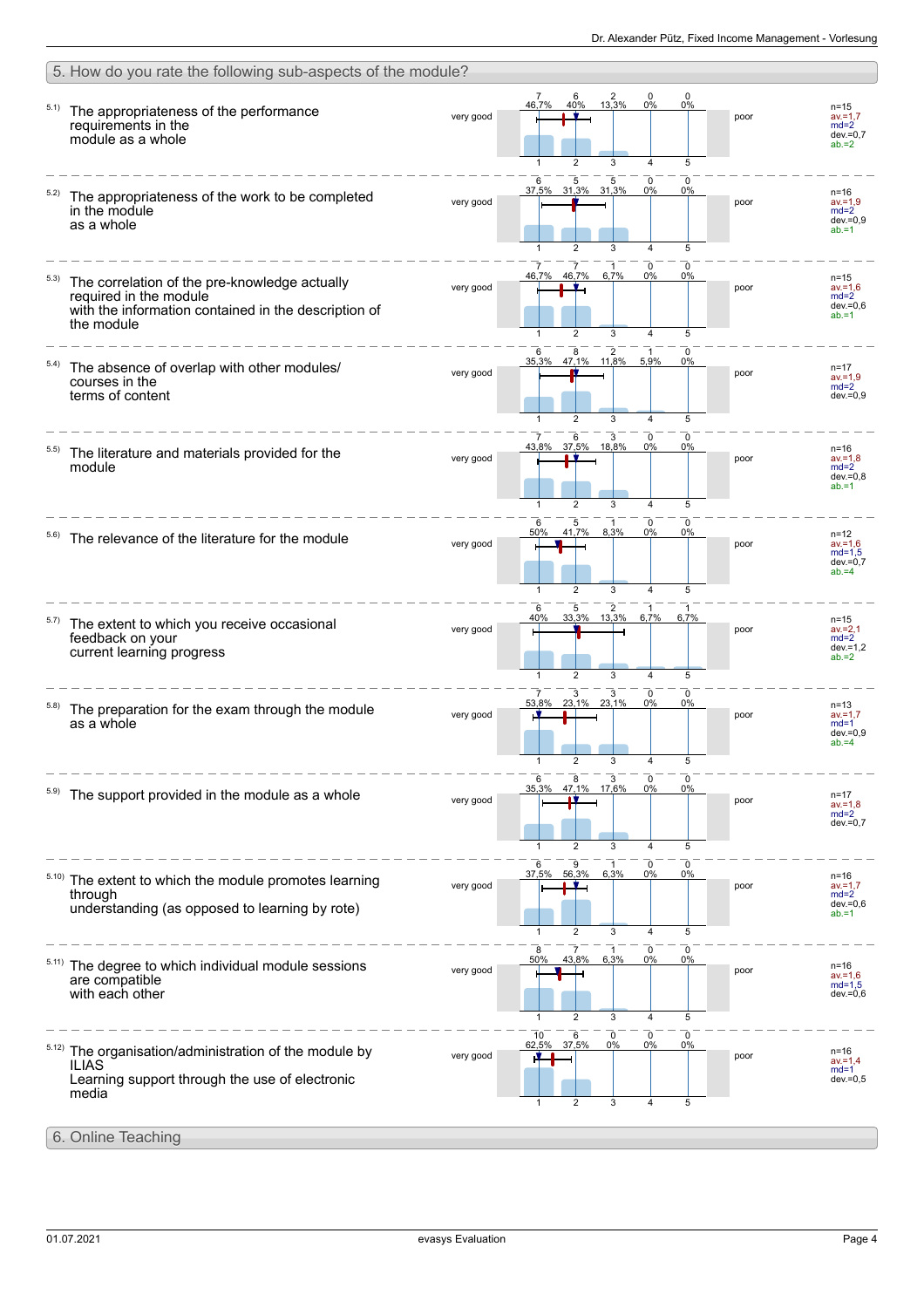

## 9. Statistical information

9.1)

## Subject-related semester

(e.g. to indicate 5th semester, please write "05"

 $2\sqrt{ }$  n=16